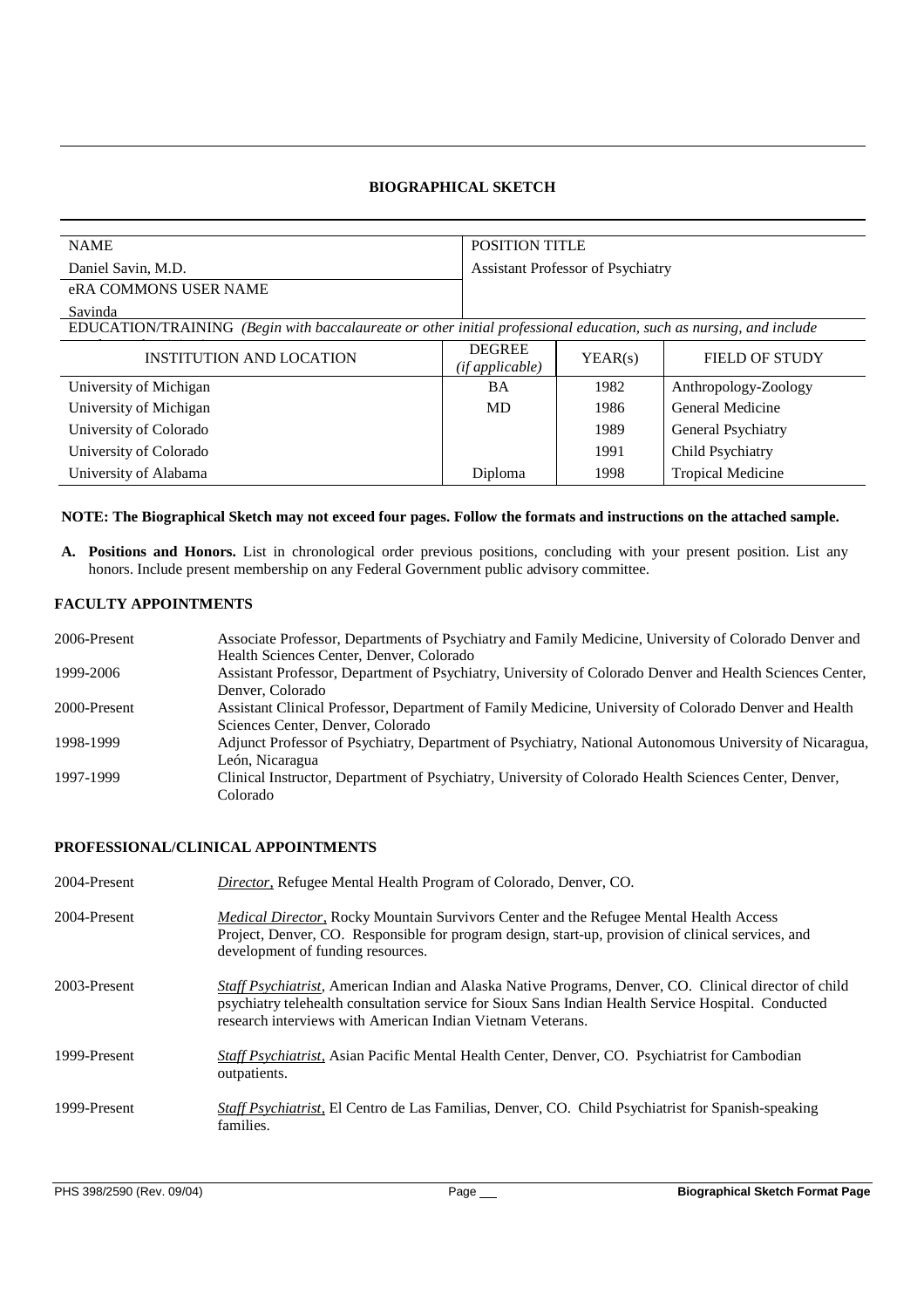Principal Investigator/Program Director (Last, First, Middle): PI Name

| 2003-2004            | Medical Director, School-Based Mental Health Clinic in Sheridan, CO. Appointment through Children's<br>Hospital, Denver, CO.                                                                                                                                                                                                                                         |
|----------------------|----------------------------------------------------------------------------------------------------------------------------------------------------------------------------------------------------------------------------------------------------------------------------------------------------------------------------------------------------------------------|
| 1999-2004            | Co-Director, Refugee Mental Health Program of Colorado, Denver, CO.                                                                                                                                                                                                                                                                                                  |
| 1998                 | <i>Senior Psychiatrist</i> , International Organization for Migration, Phnom Penh, Cambodia.<br>Responsible for training and project management of the Cambodian Mental Health Training Program,<br>which trained the first group of Cambodian psychiatrists.                                                                                                        |
| 1996-1998            | Medical Director, Rocky Mountain Survivors Center and the Refugee Mental Health Access<br>Project, Denver, CO.                                                                                                                                                                                                                                                       |
| 1994-1998            | Staff Psychiatrist, Asian Pacific Mental Health Center, Denver, CO.                                                                                                                                                                                                                                                                                                  |
| 1994-1998            | Staff Psychiatrist, Cleo Wallace Center, Westminster, CO. Inpatient, day treatment, and<br>residential settings. Attending psychiatrist for adolescents and children.                                                                                                                                                                                                |
| 1994-1998            | Private Practice of Psychiatry, Westminster, CO. Treated children, adolescents, and<br>adults.                                                                                                                                                                                                                                                                       |
| 1995                 | Attending Physician, Medical Mission with Behrhoerst Foundation, Chimaltanango,<br>Guatemala.                                                                                                                                                                                                                                                                        |
| 1994-1995            | Staff Psychiatrist, El Centro de Las Familias, Denver, CO.                                                                                                                                                                                                                                                                                                           |
| 1993                 | Attending Physician, Doctors Without Borders, Sisophon General Hospital, Sisophon, Cambodia.<br>Responsible for supervision of clinical care in an 80-bed general hospital, training local medical staff, and<br>distribution of medical supplies.                                                                                                                   |
| 1991-1993            | Chief of Psychiatry, Catholic Organization for Emergency Relief and Refugees (COERR), United<br>Nationals Border Relief Organization, Site Two Refugee Camp, Ta Praya, Thailand. Responsibilities<br>included training local mental health staff, developing and administering a community mental health<br>program in the camp, and practicing clinical psychiatry. |
| 1989-1991            | Attending Psychiatrist, Denver General Hospital Emergency Department, Denver, CO.                                                                                                                                                                                                                                                                                    |
| Awards               |                                                                                                                                                                                                                                                                                                                                                                      |
| 2005                 | Chancellor's Diversity Award, awarded to Daniel Savin for years of work with diverse populations<br>including immigrants, refugees, and American Indians.                                                                                                                                                                                                            |
| 2003                 | Chancellor's Diversity Award, awarded to the Refugee Mental Health Program of<br>Colorado (Daniel Savin, co-director) for providing important services to diverse populations while teaching                                                                                                                                                                         |
| 2001<br>1981<br>1981 | medical students, residents, and psychology interns.<br>Certificate of appreciation for teaching, Cambodian Mental Health Development Program.<br>Phi Beta Kappa, University of Michigan.<br>James B. Angell Scholar, University of Michigan, for academic achievement.                                                                                              |

**B. Selected peer-reviewed publications (in chronological order).** Do not include publications submitted or in preparation.

# *Refereed Journal Articles*

Shore JH, Brooks E, Savin D, Orton H, Grigsby J, Manson SM. Acceptability of Telepsychiatry in American Indian Veterans. *Telemedicine and e-health*, 2008; 14,5:, 461-466.

Feinstein RE, Rothberg B, Weiner N, Savin DM. University of Colorado Evidence-Based Medicine Educational Project. *Academic Psychiatry,* 2008; 32,6:, 525-530.